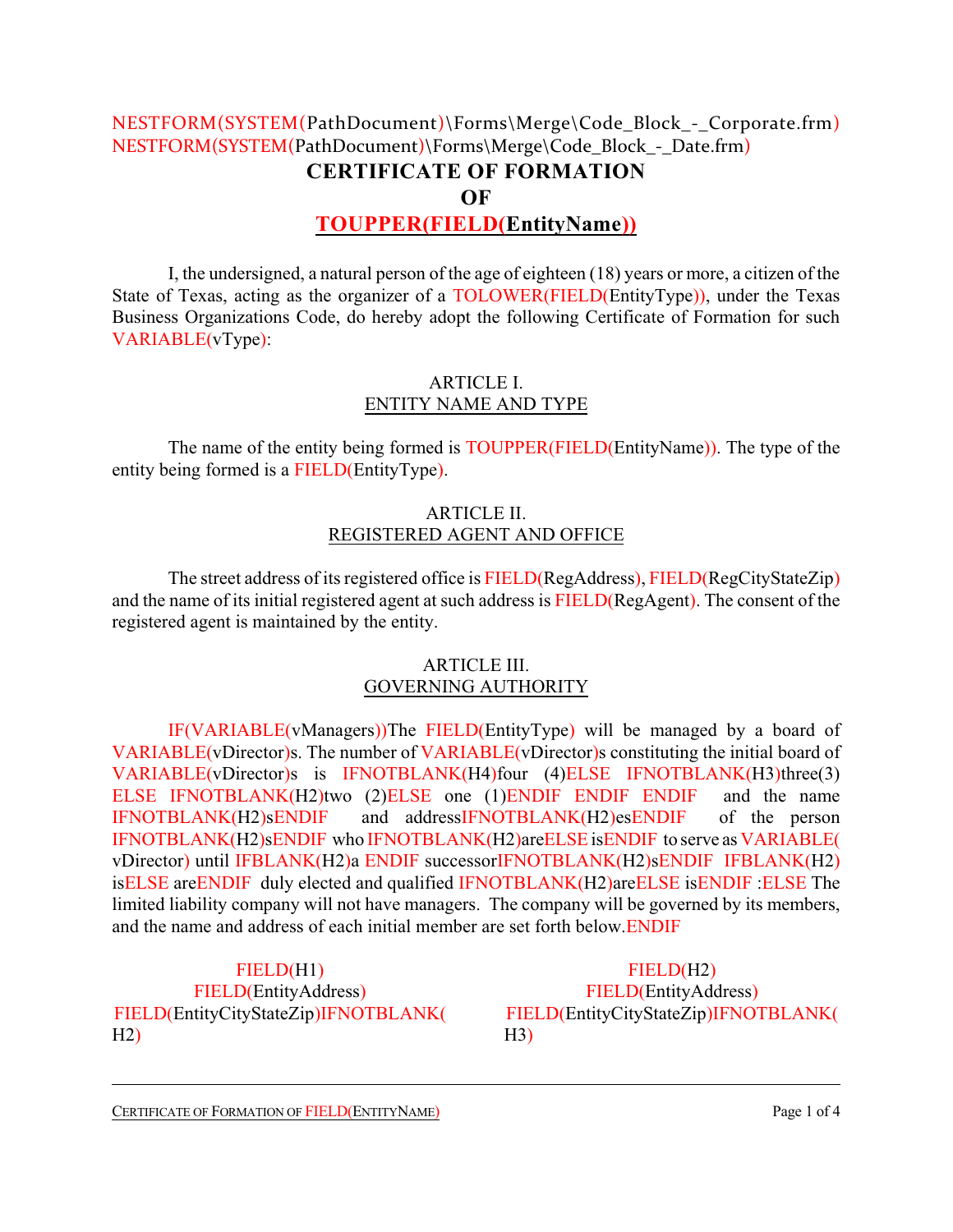## FIELD(H3) FIELD(EntityAddress) FIELD(EntityCityStateZip)IFNOTBLANK( H4)

FIELD(H4) FIELD(EntityAddress) FIELD(EntityCityStateZip)ENDIF ENDIF ENDIF IF(VARIABLE(vManagers))

The authorized number of VARIABLE(vDirector)s may be changed at any time by proper amendment of the VARIABLE(vBylaws).ENDIF

## ARTICLE IV. ENTITY PURPOSE

IF(SUBSTR(FIELD(EntityType);1;12)="Professional")The type of professional service to be provided by the professional entity is KEYBOARD(Type of Service?). ELSE The purpose for which the VARIABLE(vType) is formed is for the transaction of any and all lawful purposes for which a TOLOWER(FIELD(EntityType)) may be organized under the Texas Business Organizations Code.ENDIF IF(FIELD(SeriesLLC))

### ARTICLE V. AUTHORIZING SERIES

Pursuant to the provisions of Chapter 101, Subchapter M of the Texas Business Organizations Code, the Company has the power and is authorized to establish one or more designated series of members, managers, membership interests, or assets that:

- (1) has separate rights, powers, or duties with respect to specified property or obligations of the Company or profits and losses associated with specified property or obligations; and/or
- (2) has a separate business purpose or investment objective.

### ARTICLE VI. NOTICE OF LIMITATION OF LIABILITY

Pursuant to the provisions of the Texas Business Organizations Code, Section 101.602, notice is given that:

CERTIFICATE OF FORMATION OF FIELD(ENTITYNAME) Page 2 of 4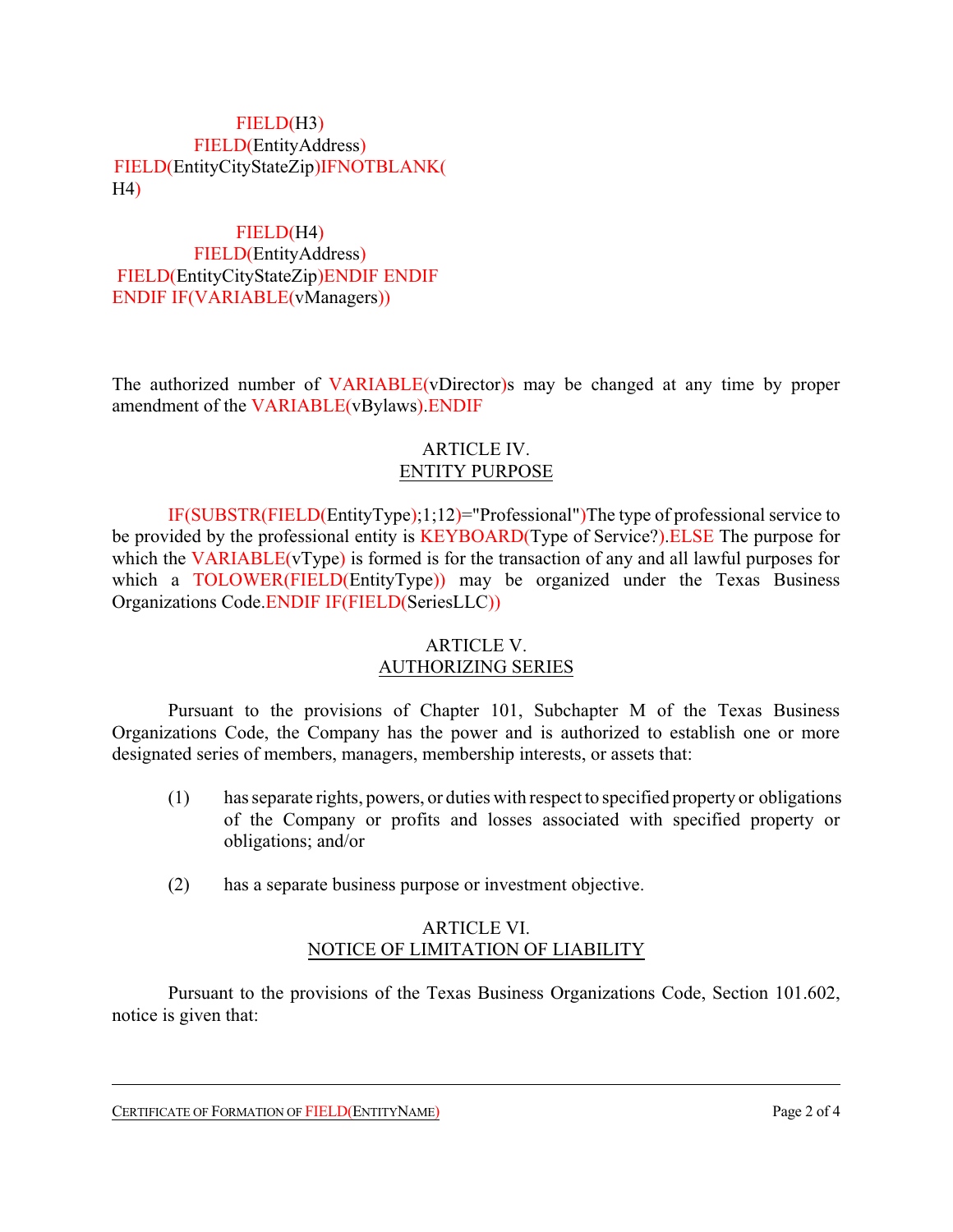- (1) the debts, liabilities, obligations, and expenses incurred, contracted for, or otherwise existing with respect to a particular series shall be enforceable against the assets of that series only, and shall not be enforceable against the assets of the Company generally or any other series; and
- (2) none of the debts, liabilities, obligations, and expenses incurred, contracted for, or otherwise existing with respect to the Company generally or any other Series shall be enforced against the assets of a particular series or against the assets of the Company generally.ENDIF

### ARTICLE VII. CAPITALIZATION

The aggregate number of VARIABLE(vShares)s which the TOLOWER(VARIABLE(vT ype)) shall have the authority to issue is Ten Thousand (10,000)IF(FIELD(SeriesLLC)) per Serie sENDIF, with One Cent (\$0.01) par value per VARIABLE(vShares), and shall consist of one class only.

### ARTICLE VIII. ORGANIZER

The name and address of the Organizer is:

Michael A. Koenecke P.O. Box 830190 Richardson, Texas 75083-0190

## ARTICLE IX. EFFECTIVENESS OF FILING

This document becomes effective when the document is filed by the Secretary of State.

The undersigned affirms that the person designated as registered agent has consented to the appointment. The undersigned signs this document subject to the penalties imposed by law for the submission of a materially false or fraudulent instrument and certifies under penalty of perjury that the undersigned is authorized to execute the filing instrument.

**DATED** the VARIABLE(vDay)<sup>VARIABLE(vOrdinal)</sup> day of VARIABLE(vMonth), VARIABLE( vYear).

CERTIFICATE OF FORMATION OF FIELD(ENTITYNAME) Page 3 of 4

\_\_\_\_\_\_\_\_\_\_\_\_\_\_\_\_\_\_\_\_\_\_\_\_\_\_\_\_\_\_